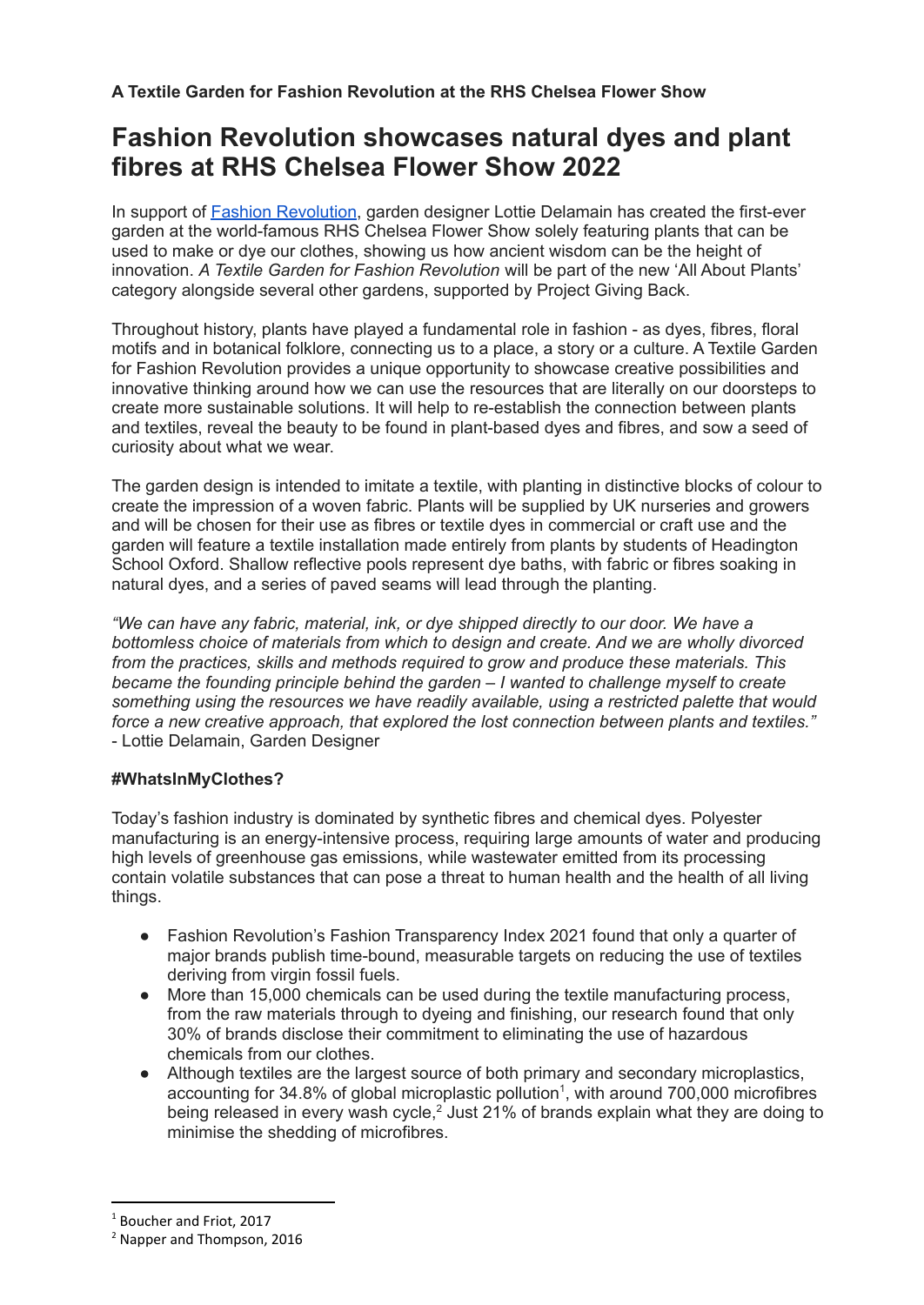The philosophy behind the garden is about seeing the potential in the resources we have exploring how we can utilise them in more creative ways. Many of the plants are native wildflowers, easily propagated and grown in the UK and undemanding in terms of water.

We would like visitors to our garden, as well as those who view the television coverage, to:

- Feel inspired by the many plants that can be used to make natural dyes and fibres.
- Be encouraged to try dyeing with plants at home, or even create a mini-dye garden.
- Think about the plants that they might be wearing and ask #WhatsInMyClothes?

After RHS Chelsea Flower Show, the garden will be relocated to Headington School in Oxford where Kate Turnbull, Head of Fashion and Textiles Design, has developed a new syllabus which includes the study of plants used for textiles dyes and fibres. The garden will be reimagined in two parts - as a working dye garden for the Textile Design students, and as a Colour Wheel garden, designed to inspire students across the school about the myriad roles plants play in our lives.

*"I have been exhibiting at RHS Chelsea Flower Show for over a decade with Pachacuti, the Fair Trade and sustainable panama hat brand that I founded. Pachacuti's 30th anniversary coincides with this year's show in May. I can't count how many times I've thought how wonderful it would be to have a garden showcasing the plants that can be used to make our clothes. A Textile Garden for Fashion Revolution is the realisation of a long-held dream!" -* Carry Somers, Co Founder and Global Operations Director, Fashion Revolution.

## **Notes to editors**

RHS Chelsea Flower Show takes place from 24-28 May 2022, with a press preview day and exclusive gala evening on 23 May. [Download](https://drive.google.com/drive/folders/1qxPksTkJzxPM1tDKi6KqcPFZo9PDeJ4e?usp=sharing) images for press here. For further information about the garden, to request interviews and imagery, please contact press@fashionrevolution.org or call 07545135015 for interviews on location.

## Fashion [Revolution](http://www.fashionrevolution.org)

Fashion Revolution is the world's largest fashion activism movement campaigning a global fashion industry that conserves and restores the environment and values people above growth and profit. The organisation conducts research that shines a light on the fashion industry's practices and impacts, highlights where brands and retailers are moving too slowly and incentivises and promotes transparency and accountability across the supply chain.

## Lottie [Delamain](http://www.lottiedelamain.com)

Lottie started working life in textile design and spent six years living and working in South-East Asia working in fashion and homewares. Whilst living in cities like Saigon cemented her love of pattern and colour, the high-density living, pollution and lack of green spaces left her feeling divorced from nature and with a hunger to apply her design experience in a new context. On returning to the UK, Lottie retrained in Garden Design at the Inchbald School of Design. Since then she has been working on gardens around the UK, from small urban spaces to historic estates. Lottie's background in textiles informs all her work – pattern, form, texture, colour are all central to her design thinking.

Lottie is a Pre-Registered Member of the Society of Garden Designers, and has been featured in House & Garden, The Sunday Times and The Telegraph. She also writes a column for House & Garden, called A Life In Plants about the many roles plants play in the lives of contemporary British creatives. This is her first show garden.

## [Project](http://www.givingback.org.uk) Giving Back